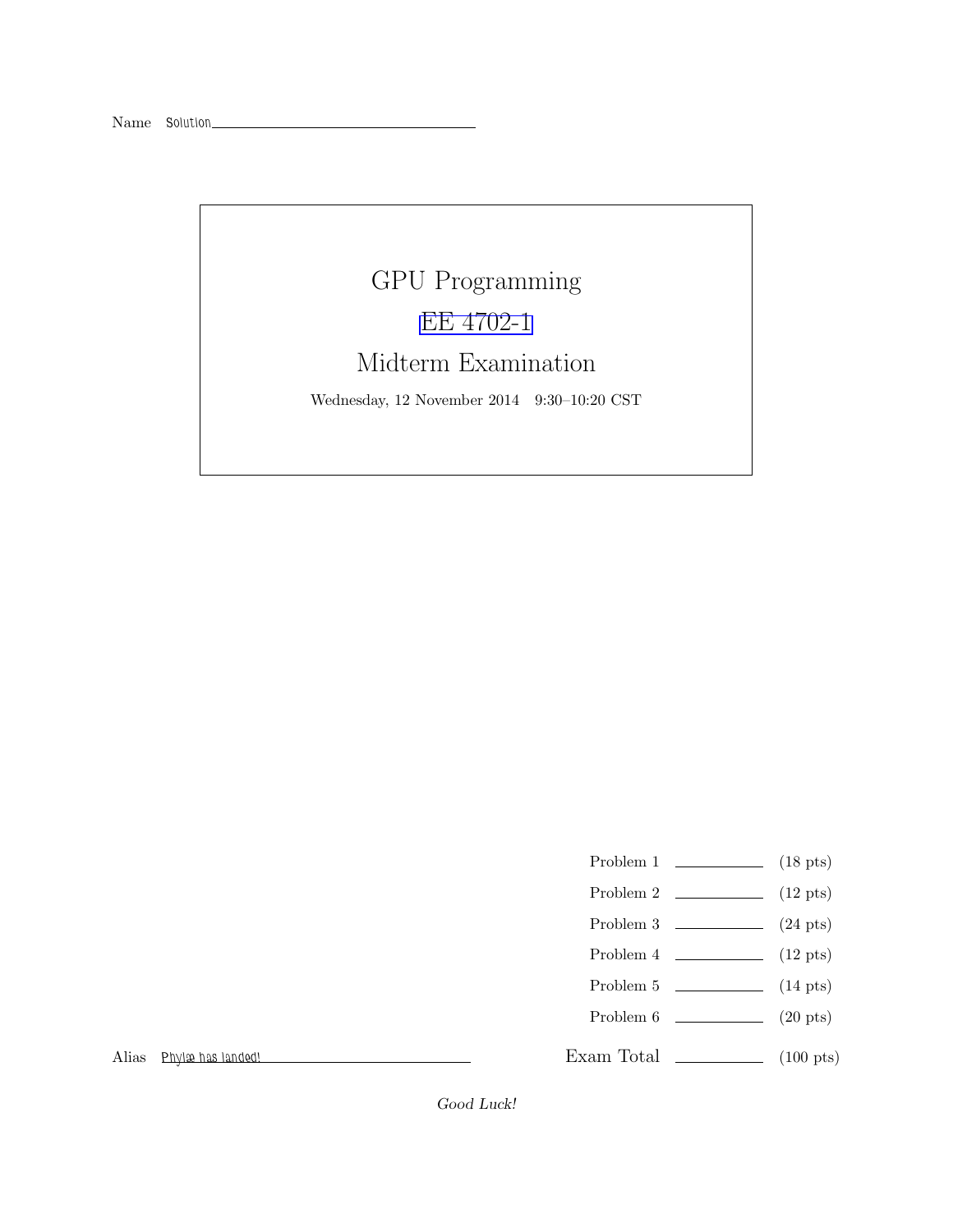Problem 1: [18 pts] Appearing below is a simplified version of the vertex shader vs\_main from Homework 4. One way to reduce the amount of computation it must perform is by pre-computing values and making them available as vs\_main inputs. For example, rather than compute radial\_idx each time, it can instead be pre-computed and stored in the w component of gl\_Vertex or it can be stored in a user-defined vertex shader input named radial\_idx.

```
void vs_main() {
  int bidx = gl\_Vertex.x; int ti = gl\_Vertex.y;
 int radial_idx = bidx * opt_segments + ti;
 float theta = (1.0/\text{opt\_segments}) * \text{radial\_idx} * \text{omega};vec3 pos1 = balls_pos[bidx-1].xyz; vec3 pos2 = balls_pos[bidx].xyz;
 vec3 v12 = pos2.xyz - pos1.xyz;
 vec3 p = pos1 + float(ti) / opt_segments * v12;
 vec3 va = spiral_radius * normalize(vec3(0, v12.z, -v12.y));
 vec3 vb = spiral_radius * normalize( cross(v12, va) );
 vec3 radial = va * cos(theta) + vb * sin(theta);
 vec3 p_outer = p + radial; vec3 p_inner = p + 0.5 * radial;
```
Consider two candidates for new vertex shader inputs: va/vb (count these as one candidate) and theta.

(a) Estimate the amount by which each candidate would reduce the amount of computation to be performed by the vertex shader.

Computation reduction by making va/vb an input:

 $\nabla$  Computation reduction by making the ta an input:

To solve this problem we need to estimate the amount of computation performed for each candidate. As done in class we will estimate computation by tallying the number of arithmetic operations needed.

The easier computation is for theta. Look at the line that assigns theta and the line that assigns radial idx. They perform three multiplies, a divide, and an addition. These computations would not be necessary if theta were an input to the shader.

For va first consider the normalize. With optimization that recognizes that the  $x$  component is zero, that would be two multiplies and an add to compute  $l^2=y^2+z^2$ . A reciprocal square root and two multiplies are needed to compute  $(0,yl^{-1},zl^{-1})$ , and two more multiplies are needed for spiral radius. The total is 6 multiplies, an add, and a reciprocal square root (to compute  $l^{-1}\,=\,1/\sqrt{y^2+z^2})$ . For  $\tt v b$  we need to do a cross product which is 6 multiplies and four adds, plus 6 more multiply/adds and a reciprocal square root for the normalize and spiral radius multiplication. The total for va and vb is 24 multiplies or multiply/adds, 3 adds and two reciprical square roots.

Grading Note: Many students computed the amount of data rather than the amount of computation.

(b) One of the candidates would result in a large increase in CPU to GPU data transfer. Which one is it, and why?

Candidate causing a big increase in CPU to GPU data transfer: Variables va and vb.

Reason for big increase:

Variables va and vb will result in a big increase in CPU to GPU traffic because, unlike theta, they need to be changed every frame. Notice that theta only depends upon constants, such as opt\_segments, and things that are always the same for a particular vertex, such as bidx. Therefore the value of theta for each vertex can be put in a buffer object and used for a new vertex shader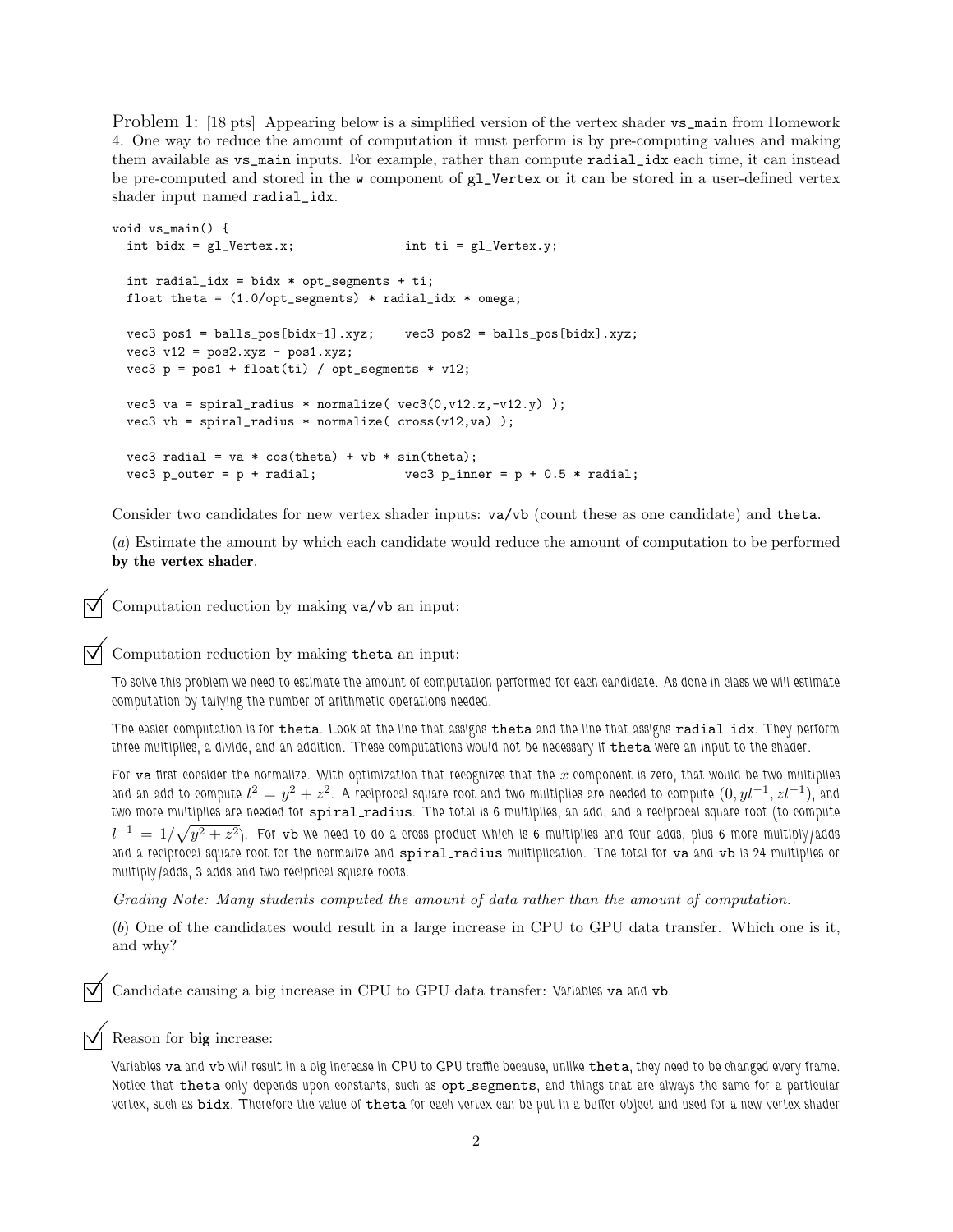input. The buffer object would be transferred to the GPU just once. In contrast, va and vb depend on balls\_pos which changes each frame.

(c) In the code above there is a much better candidate for a new vertex shader input other than va/vb or theta. It would reduce computation by a significant amount and would not have a big impact on data transfer. Hint: it's not a variable, but an expression, or several expressions.

 $\triangledown$  The much better candidate for an input attribute is:

Rather than put theta in a buffer object, which would only save a small amount of computation, put values for sin(theta) and cos(theta). Like theta, these don't change from frame to frame, and unlike theta they save much more computation because sin and cos are expensive to compute.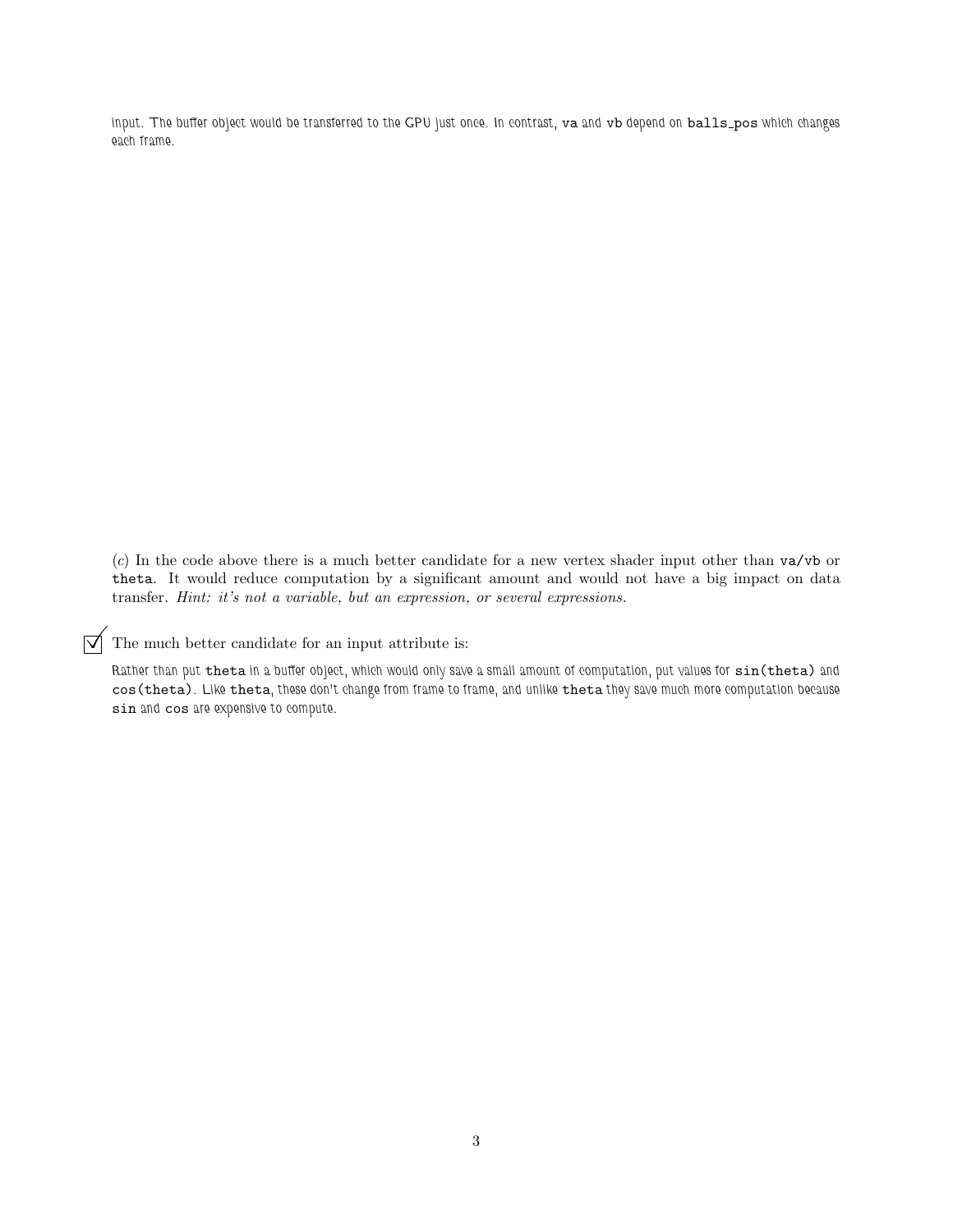Problem 2: [12 pts] Appearing below is the fragment shader from the solution to Homework 4. Recall that this shader does not render the spiral surface in places where the texture is dark, giving the appearance of holes.

(a) Modify the shader code so that the texture itself is only applied to the front side of the spiral, and so that the holes still appear on **both** sides. *Hint: Can be done with a line or two of code.* 

Modify so holes are on both sides, but texture just on front.

```
void fs_main() {
 vec4 color = is_edge ? gl_FrontMaterial.ambient :
        gl_FrontFacing ? gl_FrontMaterial.diffuse : gl_BackMaterial.diffuse;
 vec4 texel = is_edge ? vec(1,1,1,1) : texture(tex_unit_0,gl_TexCoord[0].xy);
 bool hole = text.r + \text{text}.g + \text{text}.b < 0.05;
 if ( hole ) discard;
  // SOLUTION: Only use texel to color surface for non-edge front-facing prims.
 vec4 texel_apply = is_edge || !gl_FrontFacing ? vec4(1,1,1,1) : texel;
 gl_FragColor = texel_apply * generic_lighting(vertex_e, color, normalize(normal_e));
 gl_FragDepth = gl_FragCoord.z;
}
```
(b) The fragment shader code below, based on Homework 4, is supposed to use different colors for the front, back, and edge of the spiral. The code below has an error and the commented-out line shows the correct code. How will this error change the appearance of the spiral?

With this error spiral will appear...

Short answer: . . . with the exact same color everywhere, that is, there will be no shading based upon light location, etc.

Long answer: The lighting routine is not being applied. The lighting routine returns a color based on our\_color but taking into account the location and orientation of the vertex (the other input parameters) and the location and color of the light (which are uniform variables). In the erroneous code none of this is being done, instead our\_color is being used and so the color of the spiral will be exactly the same everywhere.

```
void fs_main() {
 vec4 our_color = is_edge ? gl_FrontMaterial.ambient :
            gl_FrontFacing ? gl_FrontMaterial.diffuse : gl_BackMaterial.diffuse;
 vec4 texel = is_edge ? vec4(1,1,1,1) : texture(tex_unit_0,gl_TexCoord[0].xy);
 bool hole = text.r + \text{text}.g + \text{text}.b < 0.05;
 if ( hole ) discard;
 // gl_FragColor = texel * generic_lighting(vertex_e, our_color, normalize(normal_e));
 gl_FragColor = texel * our_color;
 gl_FragDepth = gl_FragCoord.z;
}
```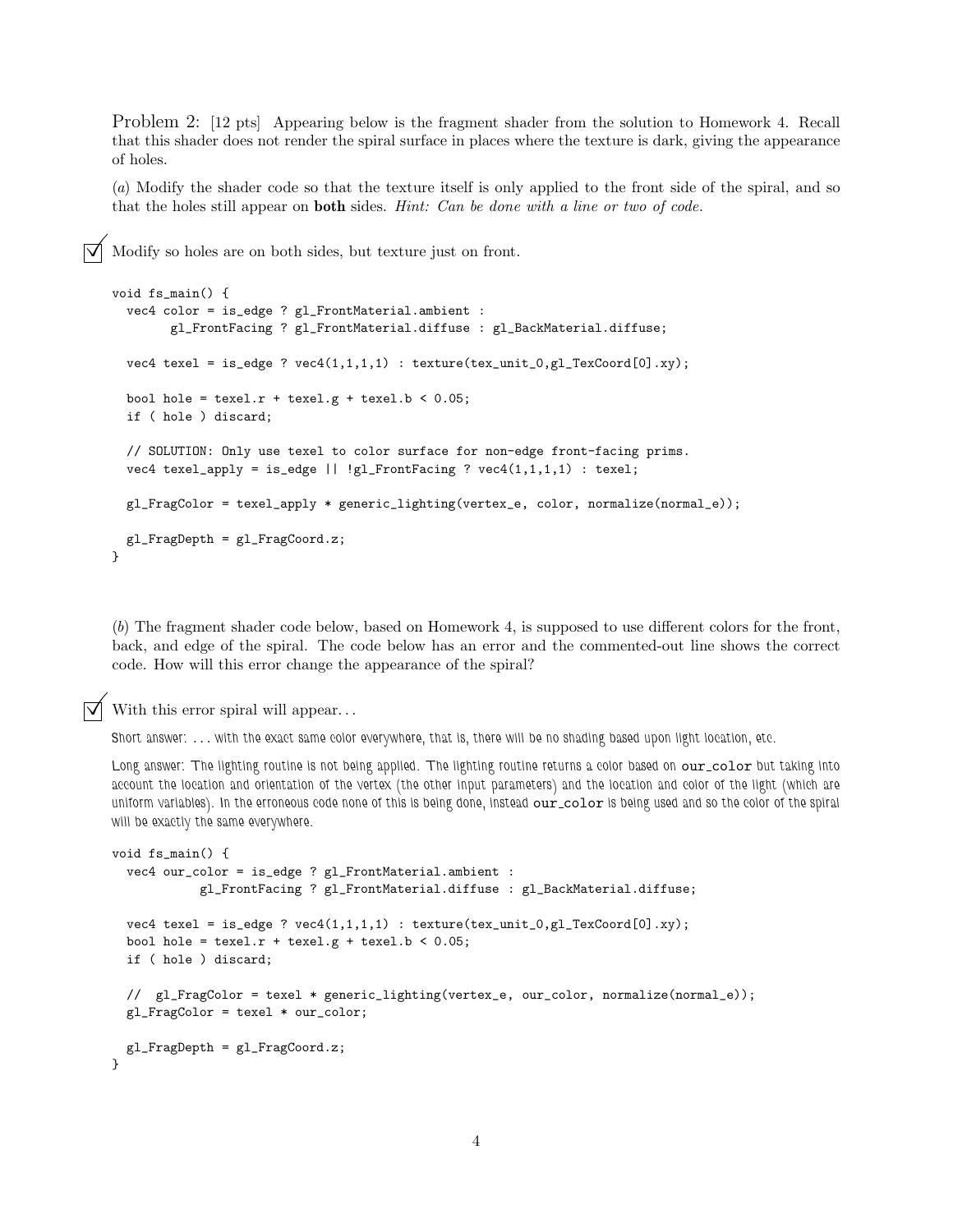Problem 3: [24 pts] Answer each question below.

(a) An object at point  $P_1$  is moving at velocity  $v_1$  just before collision with a wall with normal  $\hat{w}$ . The collision is completely elastic, meaning the object's speed (the magnitude of velocity) will not change. Write an expression for the velocity after the collision?

Expression showing velocity after collision:

Short answer:  $v_1 - 2 (v_1 \cdot \hat{w}) \hat{w}$ .

The speed by which the point is moving towards the wall is found by taking the dot product of the velocity with the wall normal:  $v_1 \cdot \hat{w}$ . The approach velocity is the vector  $(v_1 \cdot \hat{w}) \hat{w}$ . This velocity gets reversed by the collision, so the velocity after collision is  $v_1 - 2 (v_1 \cdot \hat{w}) \hat{w}.$ 

(b) An object at  $P_1$  is connected to an object at  $P_2$  by an ideal spring having a relaxed distance of d and a spring constant  $h$ . Write an expression for the force on  $P_1$  due to this spring.

Expression giving force on  $P_1$  due to spring:

The distance between the points is  $||\overrightarrow{P_1P_2}||$ . The magnitude of the force due to the spring is given by  $||\overrightarrow{P_1P_2}||-d$ . (A positive force value pulls the points towards each other.) The force on  $P_1$  is  $\left(||\overrightarrow{P_1P_2}||-d\right)\widehat{P_1P_2}$ , where  $\widehat{P_1P_2}$  is vector  $\overrightarrow{P_1P_2}$  normalized.

(c) Point  $P_1$  in 3D space has homogeneous coordinate  $(3, 4, 6, 0.5)$ . What is the corresponding Cartesian (ordinary every day) coordinate?

Cartesian coordinate is:

The Cartesian coordinate is  $(3/0.5, 4/0.5, 6/0.5) = (6, 8, 12)$ .

(d) Homogeneous coordinates make it possible to express certain transformations using matrix multiplication that would not be possible with ordinary Cartesian coordinates. Name one such transformation.

Transformation that's not possible using matrix multiplication with Cartesian coordinates:

There were two covered in class, translation and projection. Either answer would be correct. A scale transformation can be done using a feature of homogeneous coordinates, but scale transformations can also be done for Cartesian coordinates, and so scale transformation is not a correct answer.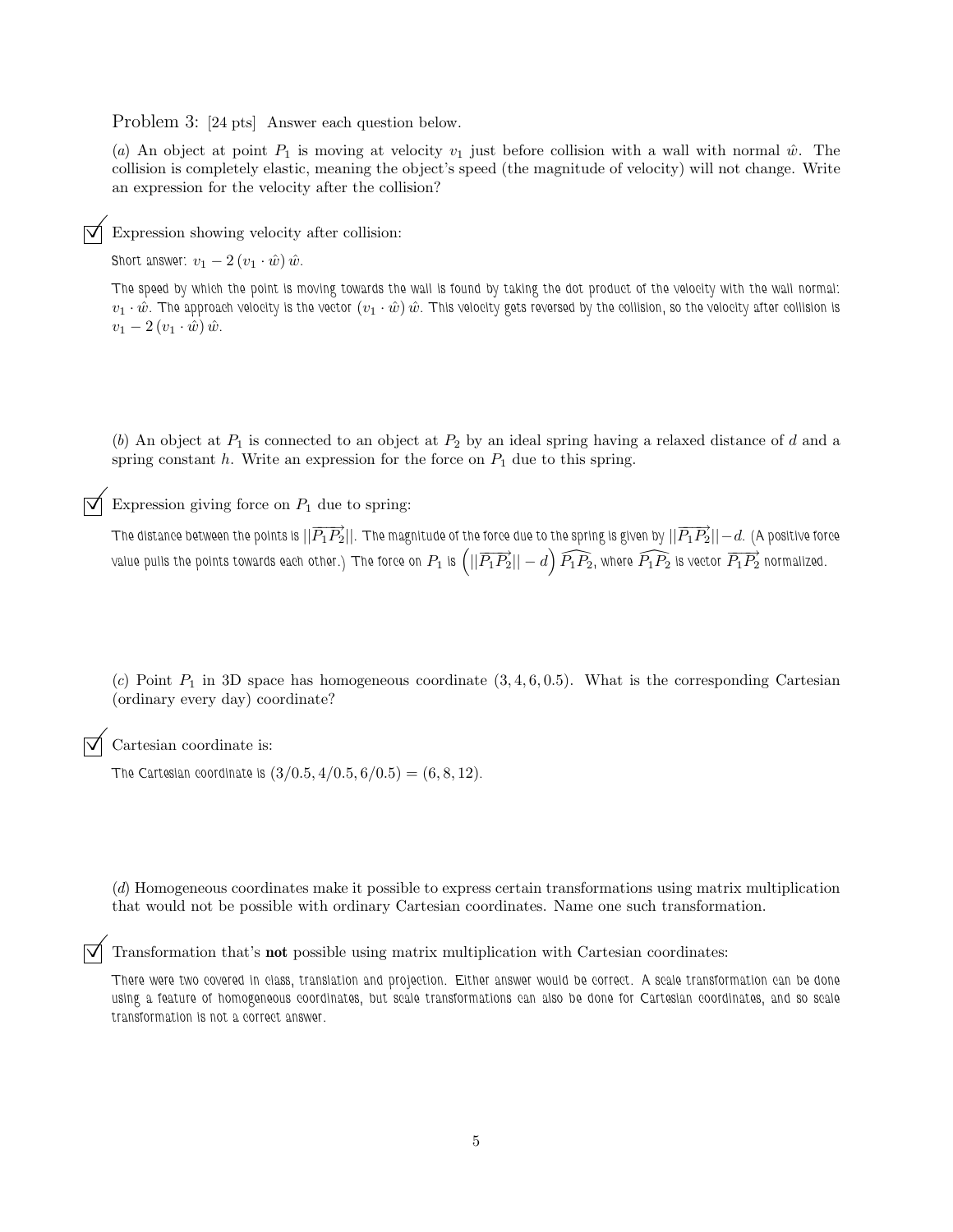Problem 4: [12 pts] Answer each question below.

(a) Our user's eye is at location  $(x, y, z)$  in our coordinate system. How do we provide this information to OpenGL (using the compatibility profile)? Be specific.

User's location given to OpenGL by ...

Short Answer: We specify a modelview matrix that translates point  $(x, y, z)$  to the origin.

Long Answer: The location of a user's eye is specified using the OpenGL modelview matrix. To provide this information we must specify a modelview matrix that moves the user's eye to the origin. Moving the user's eye to the origin only requires a translation transformation, but for the modelview matrix we also want to rotate the scene so that our user's computer monitor is facing the  $-z$ direction.

(b) The series of transformations performed by OpenGL (and shaders) maps 3D coordinates in our coordinate space to window space which are the 2D window coordinates corresponding to pixel locations. This transformation preserves coordinates' z component. Why is the z component needed, and how is it used?

The z component is used for ...

The  $z$  component is used to decide which of two fragments located at the same pixel should be discarded (or how they should be blended together). Normally, the fragment further from the user would be discarded, but OpenGL allows for other possibilities.

This processes occurs after the fragment shader stage. The  $z$  component of the fragment to be written is compared to the  $z$ component already written into the frame buffer. If the fragment passes this depth test (the comparison) it is written, replacing (or blending with) the fragment that is already there (effectively discarding the old fragment). If the fragment fails the depth test it itself is discarded.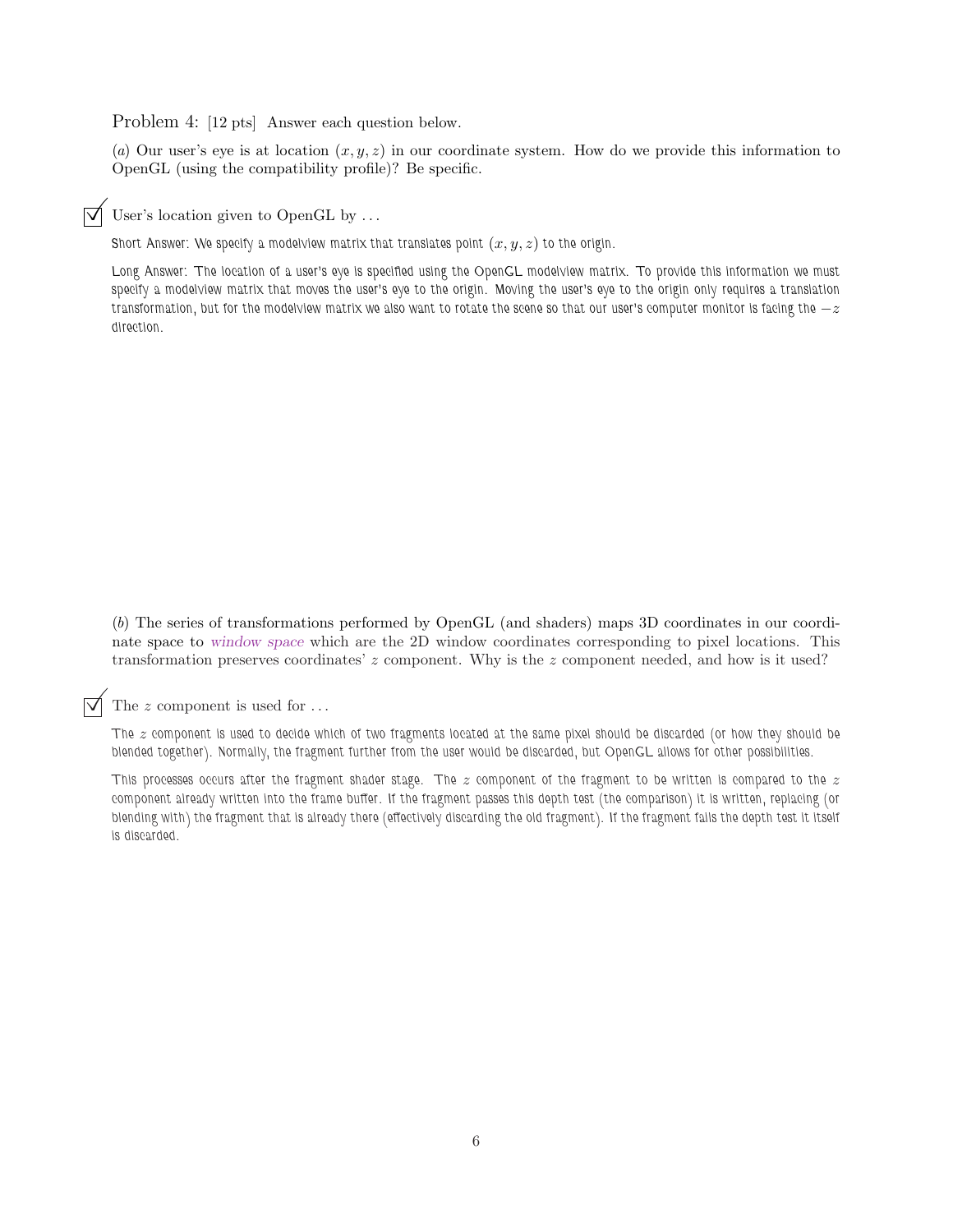Problem 5: [14 pts] The diagram below shows a simplified form of the OpenGL rendering pipeline.



(a) The diagram shows 16 f's at the output of the rasterizer stage, but that's not necessarily the actual number.

What does the actual number of f's depend on?

The number of f's depends upon the *projected* size of the triangle (the size of the triangle on the user's screen), and the resolution of the user's screen.

 $\triangledown$  How could one increase the number of f's without changing the input,  $(V_1V_2V_3)$ .

One could change the modelview matrix so that the user is closer to the triangle. Another option would be to increase the size of the window or render to a higher resolution device.

Grading Note: For some reason, most people answered "get a higher resolution monitor." Does something about the test remind people of Christmas?

(b) The boxes with rounded corners are part of what's called the fixed functionality. What does that mean, and why are those stages part of it.

Fixed functionality means . . .

The fixed functionality parts of the pipeline are parts that cannot be programmed. The Kronos Group (the organization defining the OpenGL standard) made those parts fixed function for performance reasons.

 $\overrightarrow{\mathsf{M}}$  The Rasterizer and Frame Buffer Update are fixed functionality because ...

. . . hardware is capable of performing the respective function better than software. Therefore making it programmable might improve flexibility, but it would slow down performance.